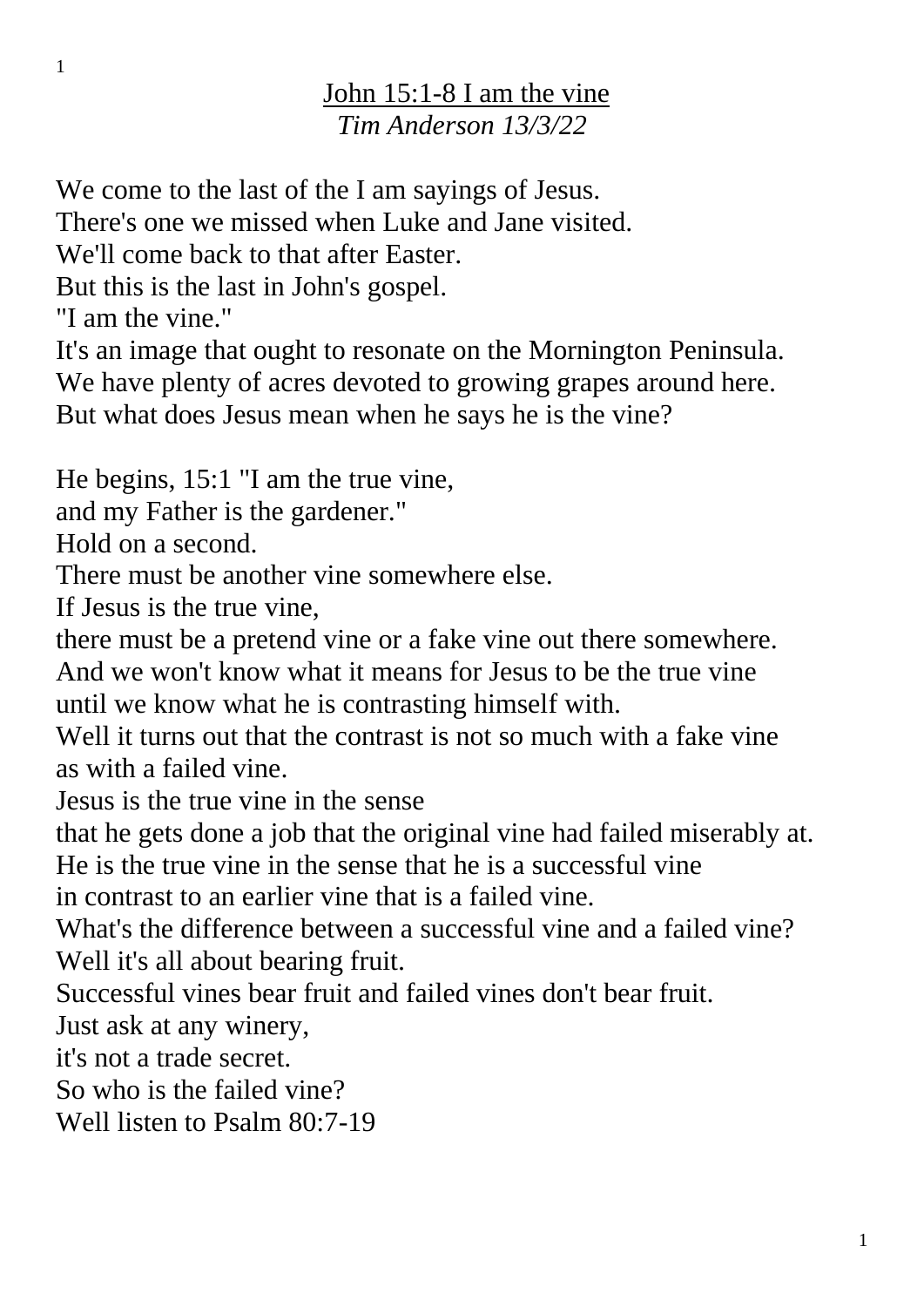**<sup>7</sup>**Restore us, God Almighty; make your face shine on us, that we may be saved. **<sup>8</sup>** You transplanted a vine from Egypt; you drove out the nations and planted it. <sup>9</sup> You cleared the ground for it, and it took root and filled the land. <sup>10</sup> The mountains were covered with its shade, the mighty cedars with its branches. **<sup>11</sup>** Its branches reached as far as the Sea, its shoots as far as the River. **<sup>12</sup>** Why have you broken down its walls so that all who pass by pick its grapes? <sup>13</sup> Boars from the forest ravage it, and insects from the fields feed on it. <sup>14</sup> Return to us, God Almighty! Look down from heaven and see! Watch over this vine, **15** the root your right hand has planted, the son you have raised up for yourself. <sup>16</sup> Your vine is cut down, it is burned with fire; at your rebuke your people perish. <sup>17</sup> Let your hand rest on the man at your right hand, the son of man you have raised up for yourself. **<sup>18</sup>** Then we will not turn away from you; revive us, and we will call on your name. **<sup>19</sup>**Restore us, Lord God Almighty; make your face shine on us, that we may be saved.

Who is the failed vine? You transplanted a vine from Egypt; you drove out the nations and planted it. Well that's talking about how God brought his people out of Egypt. He took them into the promised land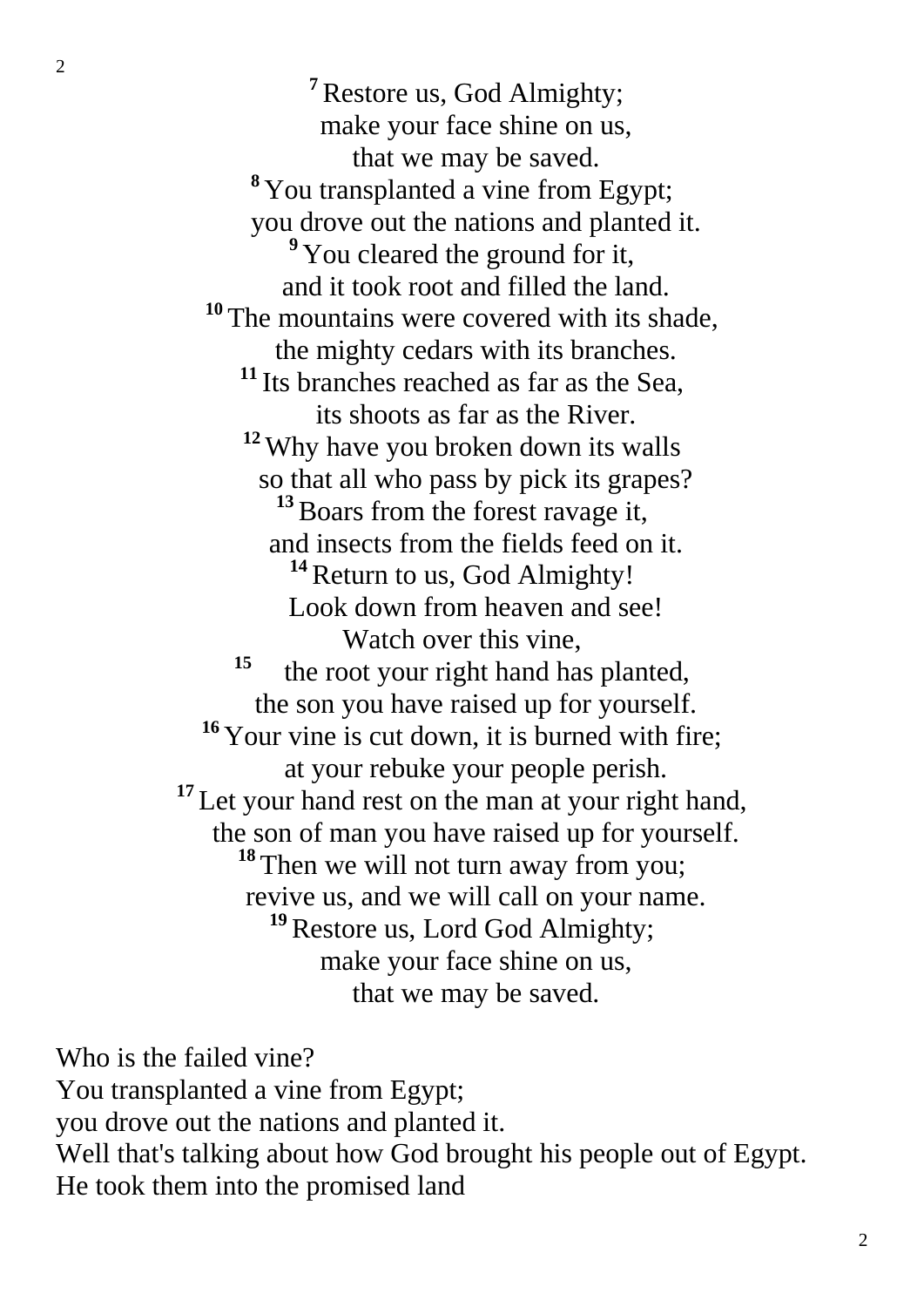and drove out the nations who had lived there. So the vine is the nation of Israel. And in the Psalm is it a failed vine. It's a failed vine because the nations have conquered it in battle. And as we read the Old Testament, we realise that the reason that Israel was conquered by the nations was because she was unfaithful to her God.

Jesus on the other hand is the true vine. Israel was God's unfaithful people. Jesus is God's faithful person. He is the nation of Israel. And where the nation was unfaithful, Jesus is faithful. In terms of the vine image, the nation of Israel failed to bear fruit. But Jesus the true vine does bear fruit.

But here's the surprise.

15:5 "I am the vine and you are the branches."

Jesus is addressing his followers

and he's telling us that the bearing of fruit is going to be done by us. The vine in the OT had failed in its job of bearing fruit.

Various branches had been cut off because they didn't bear fruit.

But Jesus expects that Christians will bear fruit.

The surprise is not that Jesus is the true vine,

that Jesus is true Israel,

the true people of God.

The surprise is that the vine plus the branches is Jesus plus us,

and together we are God's chosen people.

If that's not surprising to you at some level,

then you need to have a quick look in the mirror.

OK so we've worked out what Jesus means when he says that he is the vine.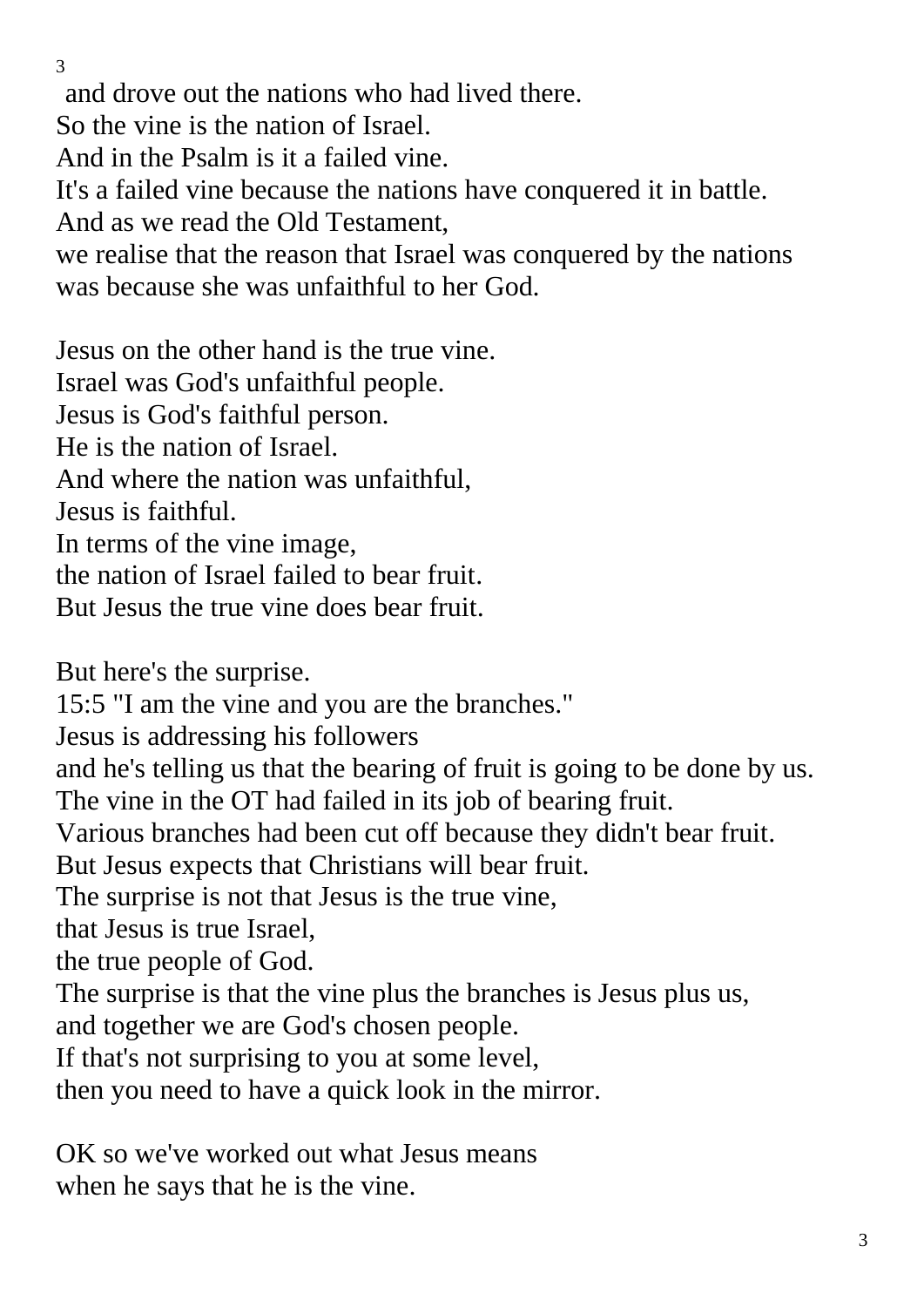Now the next step is to work out why he said it.

What the main reason that Jesus wanted to tell us that he is the vine? What's the main point of the image?

Well here's where this 'I am' saying is different to all the others.

In the other six,

the main point is about Jesus.

Here the main point is actually about us.

Jesus is the vine, we are the branches.

And the main point is:

We need to stay connected to Jesus.

Remain in me.

That must be the main point of this picture

because Jesus says it so many times in this passage.

15:4 "Remain in me as I also remain in you.

No branch can bear fruit by itself;

it must remain in the vine.

Neither can you bear fruit

unless you remain in me."

15:5-7 **<sup>5</sup>** "I am the vine; you are the branches.

If you remain in me and I in you, you will bear much fruit; apart from me you can do nothing.

<sup>6</sup>If you do not remain in me,

you are like a branch that is thrown away and withers;

such branches are picked up,

thrown into the fire and burned.

<sup>7</sup> If you remain in me and my words remain in you,

ask whatever you wish, and it will be done for you."

When you read it with emphasis,

it becomes quite apparent

just how much Jesus is emphasising remaining in him.

And it fits the metaphor, doesn't it?

When you prune a vine,

branches that get cut off

are dead as a door nail within a few weeks of being cut off.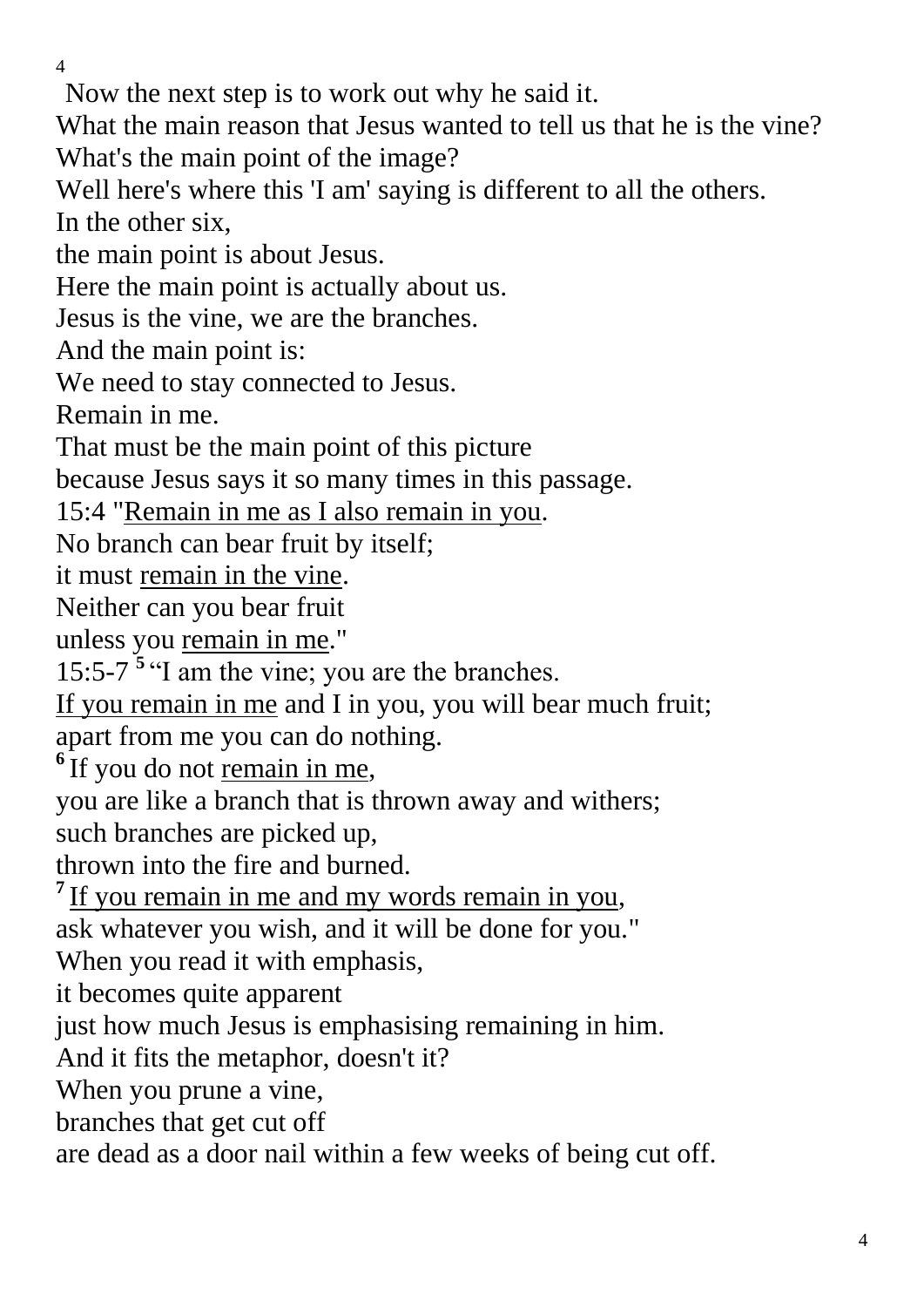So what does it mean to remain in Jesus?

Well the bottom line is, it means stay a Christian.

To remain in Jesus is to continue being one of his followers.

Of course that brings up the question

of whether it's possible for a true Christian to fall away.

Jesus says things in chapter 10

that many would interpret as saying

that it's not possible for a true believer to fall away.

10:28 "I give them eternal life,

they shall never perish;

no one will snatch them out of my hand."

Other people would say,

"Ah Jesus says no one will snatch them out of my hand, but that doesn't mean they can't jump."

Well I think we need to have some sort of an understanding that makes sense both of the very strong assurances that Scripture gives.

"Whoever believes in me shall not perish but have eternal life." And makes sense of the very strong warnings that Scripture gives.

**"6** If you do not remain in me,

you are like a branch that is thrown away and withers;

such branches are picked up,

thrown into the fire and burned."

That's a very strong warning.

I find it hard to read a warning like that

and not think that Jesus is warning people against going to hell.

What else could getting picked up,

thrown into the fire and burned refer to?

So how do we hold the assurances and the warnings together? Well that's a question

that much smarter people than me have written whole books on.

I won't resolve it to the satisfaction of everyone in a short sermon.

But here's the broad outline of how I resolve it in my head.

The assurances that Scripture gives us are real.

No Christian person needs to worry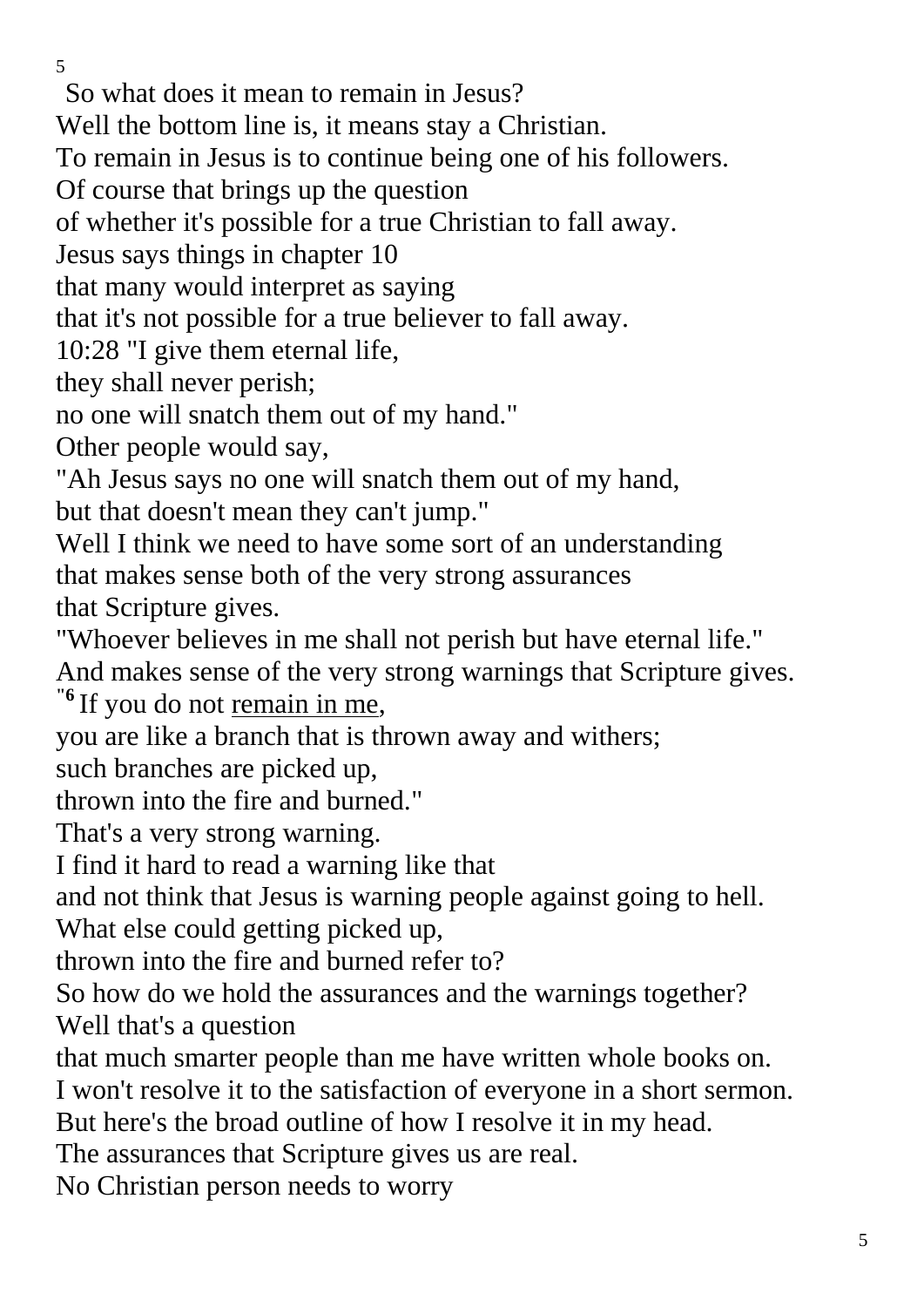about whether they are good enough to make it into heaven. The teaching some branches of the church that we need to do various things: whether that's confessing your sins, or taking communion, or attending church, or reading your Bible, or whatever, in order to be saved, these are wrong. If your faith is genuinely in Jesus you will be saved. If he is your Lord, he will not let you down.

6

But in order to take the warnings seriously, then I have to conclude that not everything that looks like faith in Jesus is genuine. Some people talk about putting their trust in Jesus. But it's just talk. They might look and sound very much like other Christians. But deep down their faith is not real. How can you tell these fake Christians? They don't remain in the vine. They don't continue with their faith in Jesus.

I'm old enough now to have seen many supposed Christians give up their faith.

I conclude that they were not genuine Christians in the first place. That's the way

that I can hold the assurances of Scripture as very real promises and the warnings of Scripture as very real warnings.

Now of course there's a pastoral question here. How can I know that I am one of the genuine ones? If the fake Christians look and sound like genuine ones.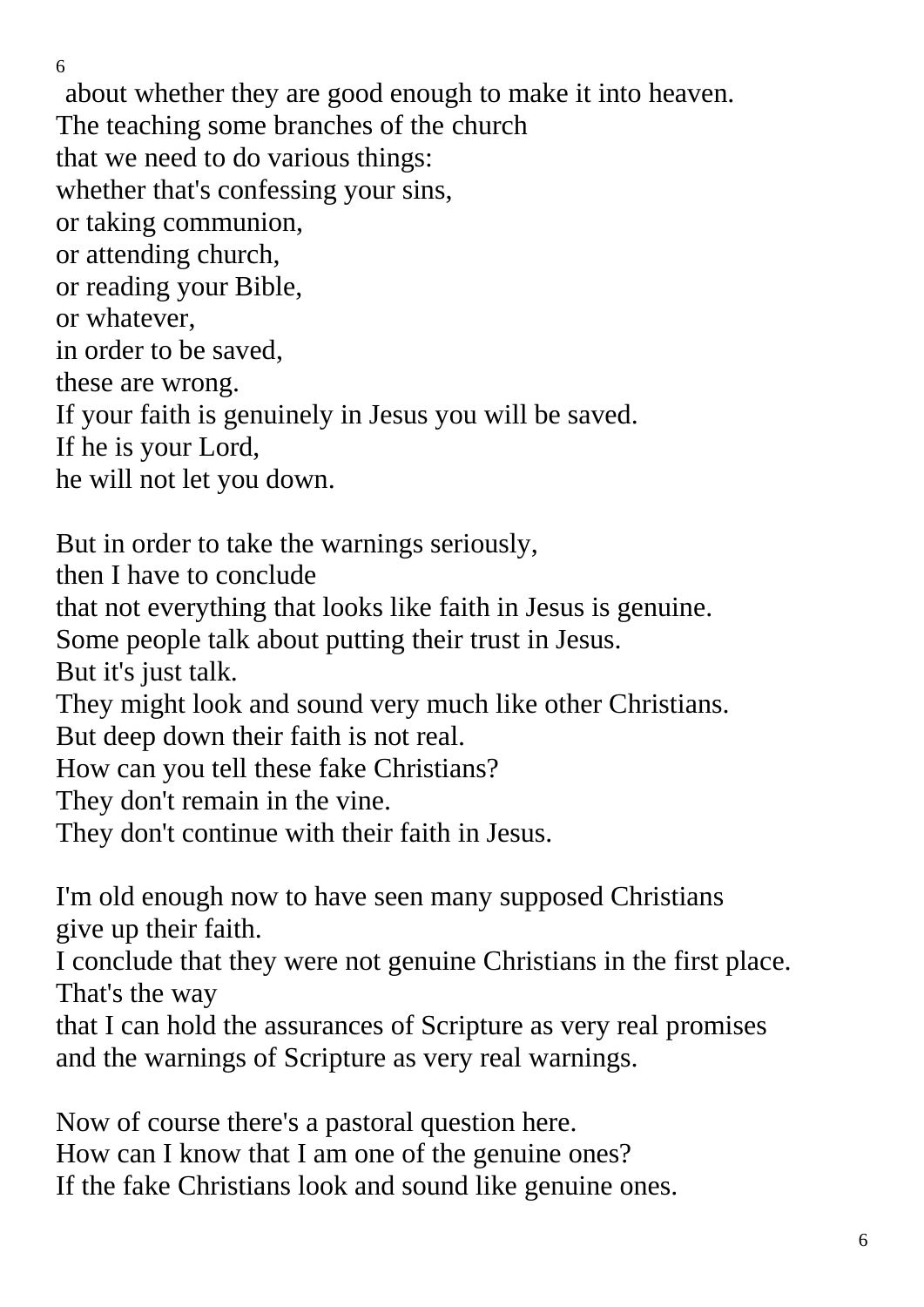And the only way to tell if they are fake is they don't remain in the vine. Then how can I know that I am genuine until I get to the end of my life and I'm still proclaiming that I love the Lord Jesus? How can I know that I am the real deal now?

Well that's a good question.

Personally,

I can't imagine ever getting to the point of deciding not to follow Jesus. It seems inconceivable to me.

And so I conclude that I am the real deal as a believer.

Which is only by the grace of God, not through my own goodness.

But there might be others of you who know that you do change your mind on stuff quite often, when your emotions knock you round, sometimes you will go in directions you wish later you hadn't. And it might be a real concern for you. What if something bad happens to me, and I spit the dummy and stop following Jesus?

Well don't do it.

It's the worst possible decision you could ever make.

It has eternal consequences.

And remember the things the Bible tells you to do

are not just because God likes making rules.

When Hebrews tells us not to give up meeting together,

that's not because God is like an Anglican minister

who gets his validation in life

by counting how many people came to church on Sunday.

It's because when the inevitable bad things in life do happen to you, you will be better equipped to deal with it,

if you have a strong Christian community surrounding you.

And when the inevitable bad things in life happen to other people,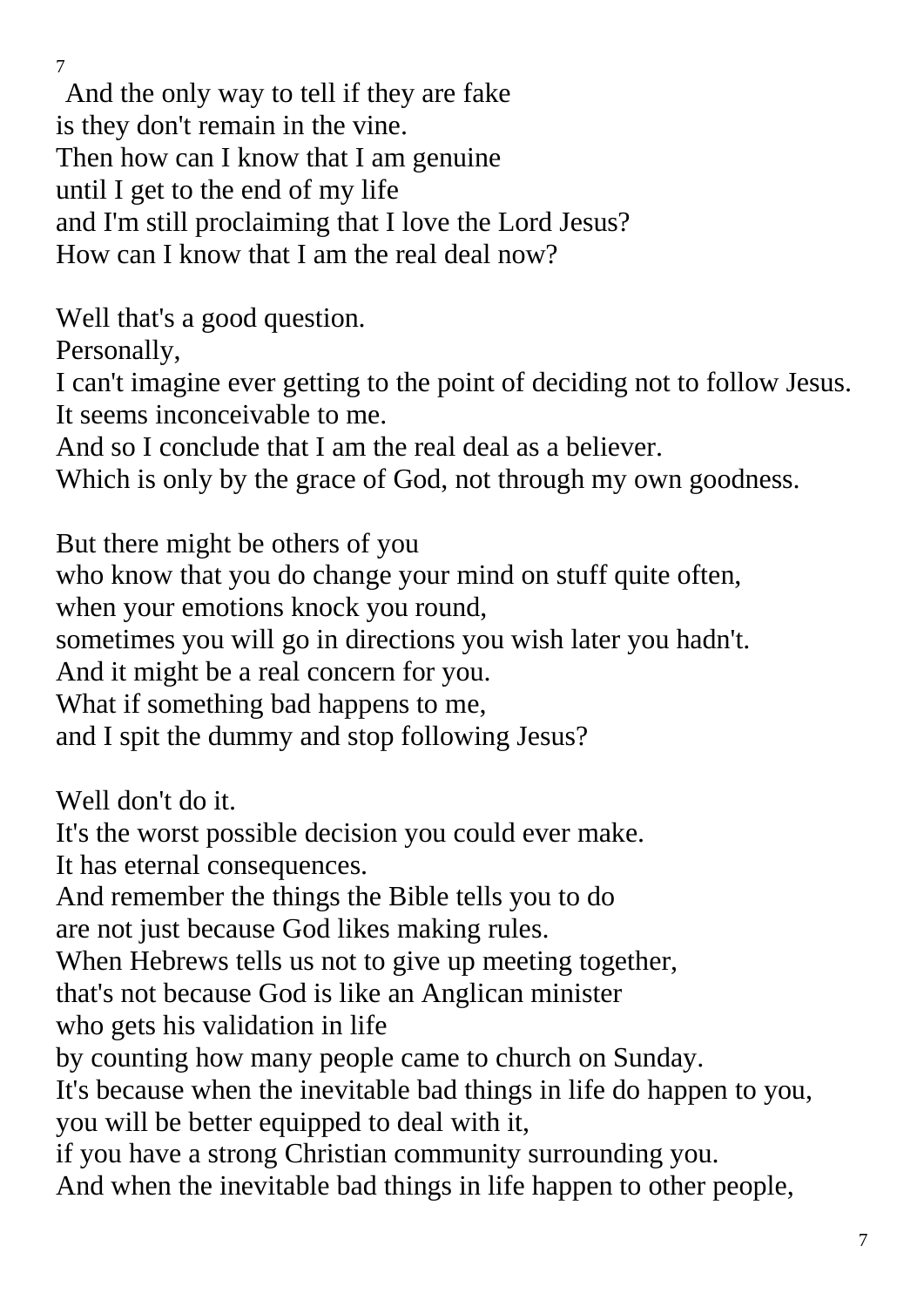they will less likely to give up on Jesus if you are there to encourage them. When the Bible tells you that if you are going to marry, you should only marry another believer, it's not because God gets some thrill out of reducing the pool of eligible spouses. I've lost count of the number of women who've told me that there aren't enough good men in the church. The reason is because some people don't remain in the vine when they marry a non Christian. And certainly the spiritual damage to their children goes without saying.

So if you are concerned about remaining in the vine,

then act on your concern

by being scrupulous about obeying God's Word.

That is the best way to make sure you remain in the vine.

I'm yet to meet a person who packed in their faith

where there wasn't some glaring disobedience to God in their life before they packed it in.

OK we've answered two questions.

What does Jesus mean when he says he's the vine?

What does it mean to remain in Jesus?

One more question to go.

What is the fruit that we bear by remaining in the vine?

If there's a second emphasis of this passage after remaining in the vine, it's bearing fruit.

I'm not going to read it all out again with emphasis.

If I do the same trick too many times you'll get bored.

So I'm just going to tell you.

Jesus mentions bearing fruit six times in eight verses.

Jesus is really interested in us bearing fruit.

15:8 He says, "This is to my Father's glory,

that you bear much fruit,

showing yourselves to be my disciples."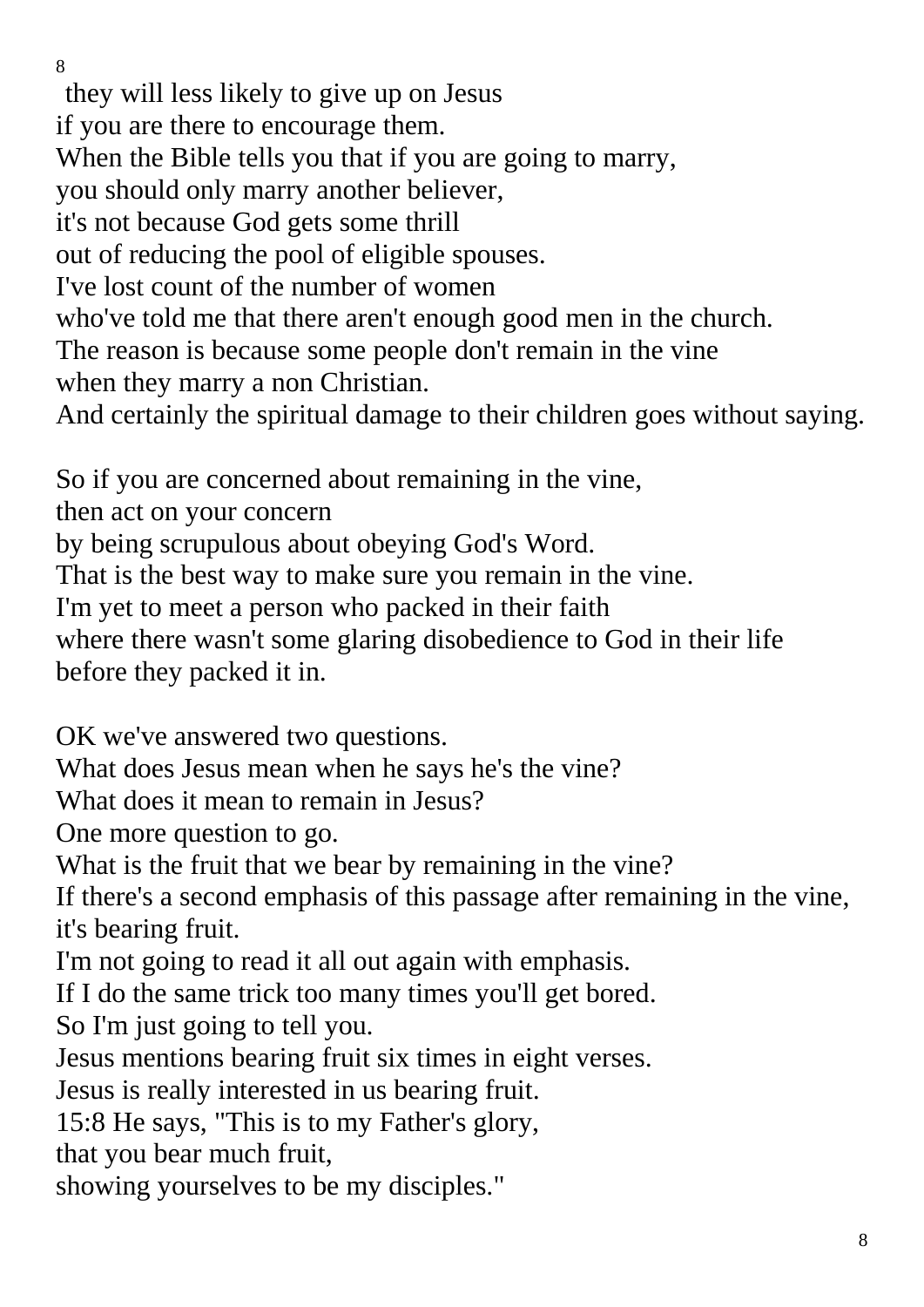Jesus is all about bringing glory to the Father. That is the Son's mission in life and in death. And so if we bear fruit, that will bring the Father glory, and Jesus will be fulfilling his mission. So how can we know what the fruit is? It would be helpful to know what to strive for in order to bring the Father glory. Well there's a big hint in verse 7. 15:7 "If you remain in me and my words remain in you, ask whatever you wish, and it will be done for you." It could be tempting to view this as a random promise about prayer out of the blue. But Jesus normally strings his sentences together so they make sense together. So I think it's fair to say that the fruit that we bear will be the result of prayer. Prayer that springs from Jesus' words remaining in us. So when you are reflecting on God's Word. And you start praying about what you are reflecting on, then God answers your prayer. That will be fruit. So it doesn't tell us specifically what the fruit is. But that's probably a good thing. Because the fruit could be many things. It could be God's Word about always being ready to give a reason for the hope that is in you. And you reflect on that and pray for someone who you've been talking with. And when they respond to God, that would be fruit. But it could also be God's Words about character.

You read about the fruit of the Spirit.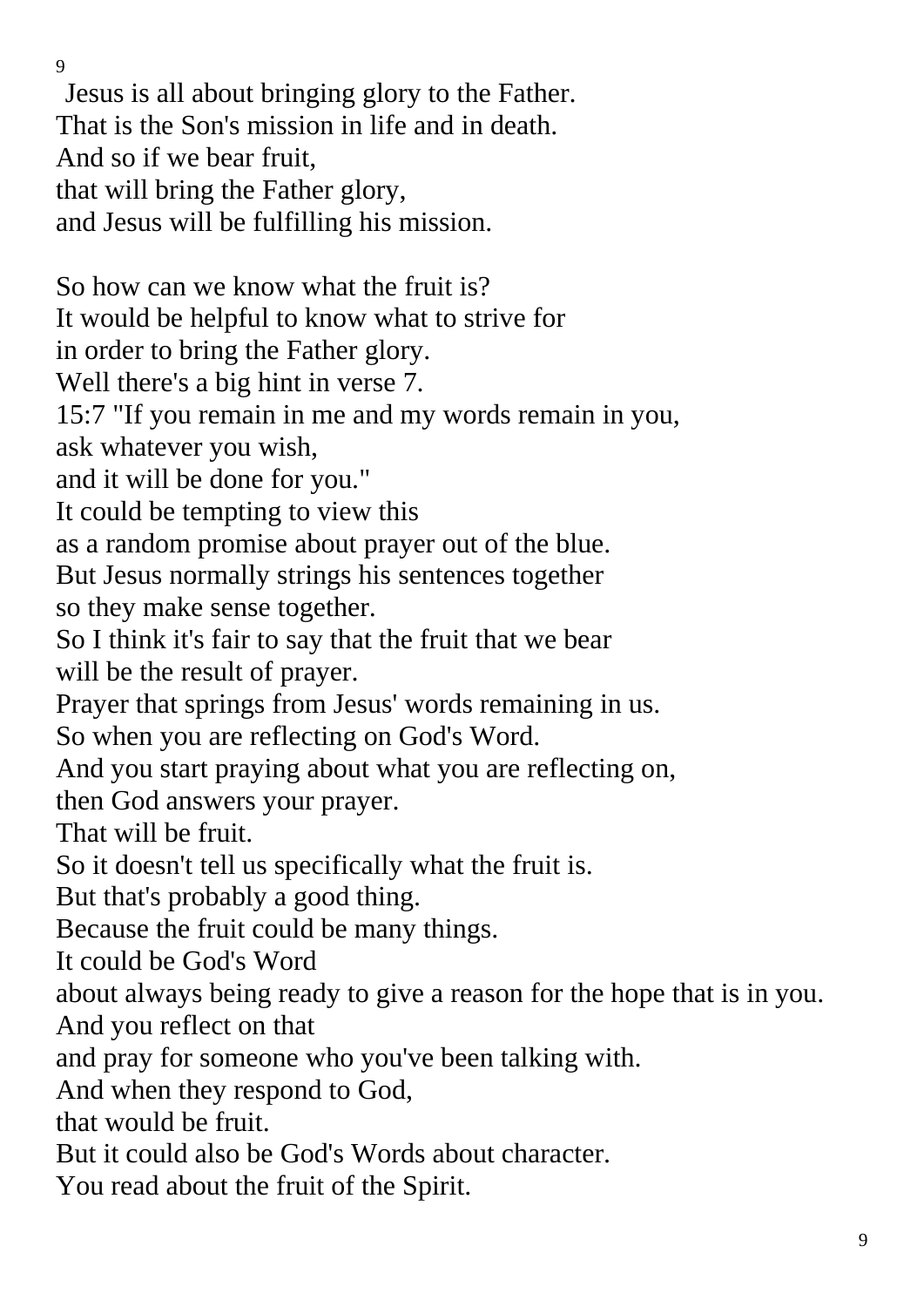Love, Joy, Peace, Patience, Kindness, and the rest. You pray that God would grow those fruit in you. And God answers your prayer. And you are bearing fruit. This time fruit helpfully described as the fruit of the Spirit so you can be doubly sure they are fruit.

Well as I said a moment ago,

Jesus normally strings his sentences together

so they make sense together.

And in that vein,

it's pretty reasonable to view 15:9-17,

the passage immediately after the one we read out,

as fleshing out the metaphor about the vine.

If we do that,

then there are two specific fruit that Jesus is looking for in particular.

15:10 "If you keep my commands, you will remain in my love."

15:12 "My command is this: Love each other as I have loved you".

There are lots of fruit that bring the Father glory.

But the fruit of loving one another will be right up there in Jesus' estimation.

The apostle Peter said,

"Above all love each other deeply,

because love covers over a multitude of sins."

Peter wasn't saying that love buys forgiveness of sins.

Only Jesus death on the cross pays the penalty for sins.

But love is something

that deals with the effects of other sins particularly well.

Suppose someone has a few irritating qualities.

They might be boastful or full of their own opinion.

They might keep interrupting you when you converse.

If you know that they love you,

you will put up with it.

But if they are disinterested in you,